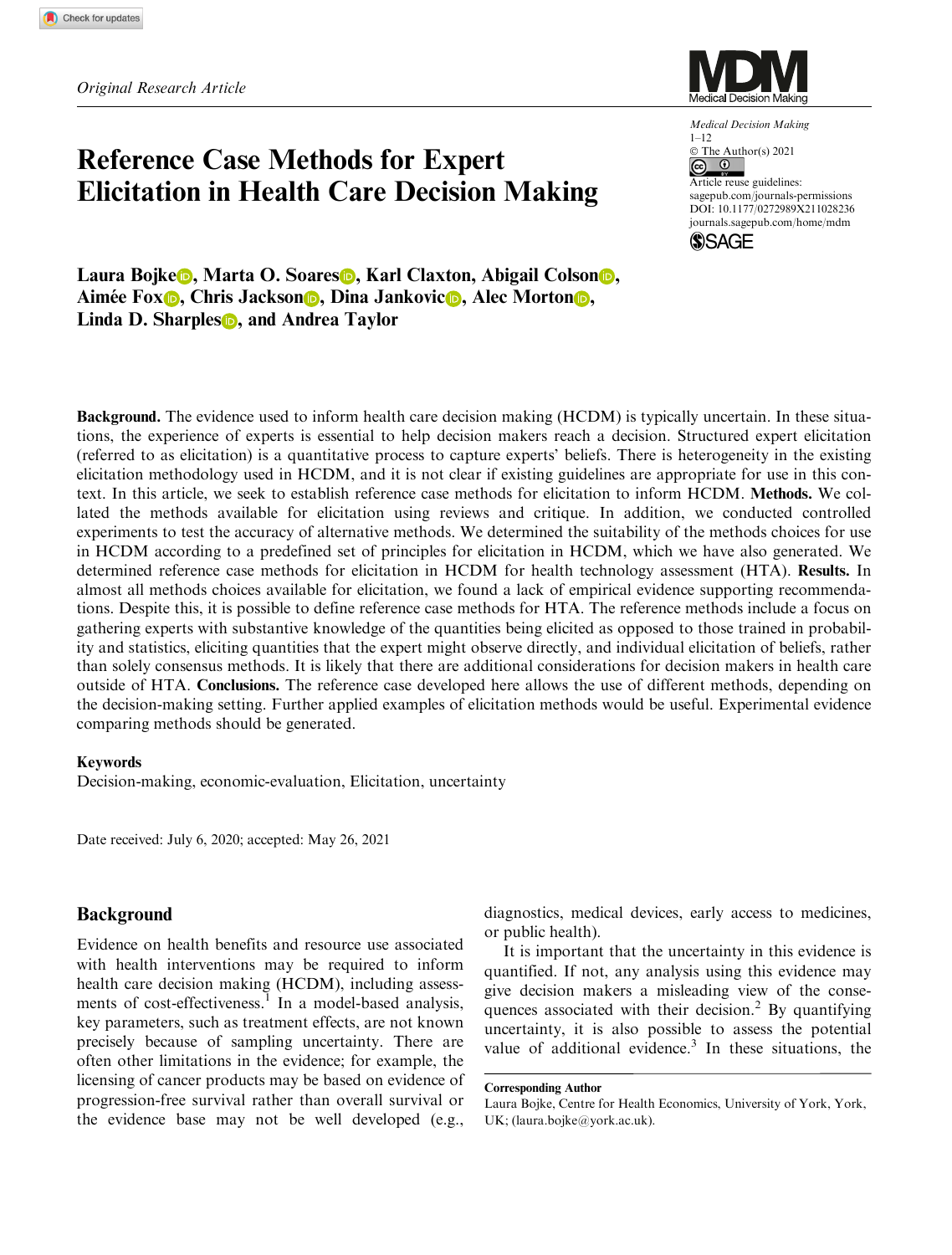experience of experts is useful and, in some cases, critical to reach a decision. To ensure accountability in the decision, expert judgements should be explicit and their inclusion in HCDM transparent. The process by which beliefs of experts can be quantified according to scientific principles has been called structured expert elicitation (hereafter "elicitation").<sup>4</sup> When empirical evidence is unsuitable or does not exist, elicitation can provide point and interval estimates describing the state of knowledge for parameters required to make the decision. Where experimental evidence does not exist at all, the expert can use their knowledge of the parameter based on their observations (e.g., knowledge gained from clinical practice). Where the experimental evidence is unsuitable, for example in a different population, experts may be required to extrapolate from one population to another.

There is increasing interest in elicitation to inform HCDM, as new technologies are assessed progressively closer to their launch into the market. Elicitation may also be particularly valuable for early-stage costeffectiveness models or for rare or emerging diseases, for which little or no evidence is available. A review of company submissions appraised by the National Institute for Health and Care Excellence (NICE) found that expert judgment is ubiquitous in company submissions  $(23/25)$ .<sup>5</sup> In the context of cost-effectiveness analysis, a review of applied studies in decision modeling for cost-effectiveness analysis found heterogeneity in the methodology used for elicitation, with little consideration of existing elicitation guidance reported.<sup>6</sup>

Elicitation has also been used widely in disciplines, including weather forecasting and engineering. Guidance that exists for elicitation in these contexts suggests several key issues to consider when designing, conducting, and analyzing an elicitation exercise, with multiple methodological choices at each stage. The preferred methods are inconsistent across different guidance; examples include the use of group- or individual-level elicitation methods.<sup>8</sup>

In addition to discipline-specific guidance, there are also published generic guidance documents. A number of these have been used in HCDM, the most notable being the Sheffield Elicitation Framework  $(SHELF)^9$ and Cooke's classical method.10 Despite their use in HCDM, little is known about the suitability of methods proposed in these generic guidelines. Some of the methods recommended in generic guidance may not be suitable in HCDM, for example, the elicitation of complex quantities or the use of more complex methods. The reasons for this include resource and time constraints in HCDM; the types of experts typically consulted, usually recruited for their subject knowledge rather than quantitative background; and the wide range of parameters required for elicitation.<sup>11</sup>

In this article, we describe the development of reference methods for expert elicitation to inform HCDM. Details are reported in full elsewhere.<sup>12</sup> The intention is for these reference methods to be used by a range of decision makers to generate their own guidance for expert elicitation, for example, across the globe and/or across different areas of HCDM. Here we describe the reviews undertaken to compile methods available for expert elicitation, the approach used to critique the different methods for expert elicitation and determine their suitability for use in HCDM, and finally the set of reference methods that were produced. Given the infancy of expert elicitation in HCDM and the lack of evidence to support many of the methods choices, we define these reference methods for one aspect of HCDM, health technology assessment (HTA). Thereafter, we highlight the complexities and challenges for HCDM outside of this setting.

# Methods

We conducted systematic and nonsystematic reviews of evidence to compile available methods (described in the section ''Reviews of Evidence to Compile Methods for Elicitation''). To generate reference methods for HCDM, we then developed resources to critique the identified methods for elicitation (described in the ''Critiques of Methods Choices for Elicitation'' section). Details are reported in full elsewhere.<sup>12</sup> We summarize the evidence sources and critique approaches in the sections below (''Determining Appropriate Methodological Choices for Elicitation in HCDM''). Figure 1 presents the broad structure of the evidence sources and critique methods.

## Reviews of Evidence to Compile Methods for Elicitation

We used a range of evidence sources. These sources are summarized below.

Centre for Health Economics, University of York, York, UK (LB, MS, KC, AF, DJ); The Department of Management Science, University of Strathclyde, Glasgow, UK (AC, AM); MRC Biostatistics Unit, University of Cambridge, Cambridge, UK (CJ); London School of Hygiene and Tropical Medicine, London, UK (LDS); Leeds University Business School, Leeds, UK (AT). The authors declared no potential conflicts of interest with respect to the research, authorship, and/or publication of this article. The authors disclosed receipt of the following financial support for the research, authorship, and/or publication of this article: This work was funded by a grant from the Medical Research Council (MRC): MR/N028511/1 ''HEE: Developing a reference protocol for expert elicitation in health care decision making.''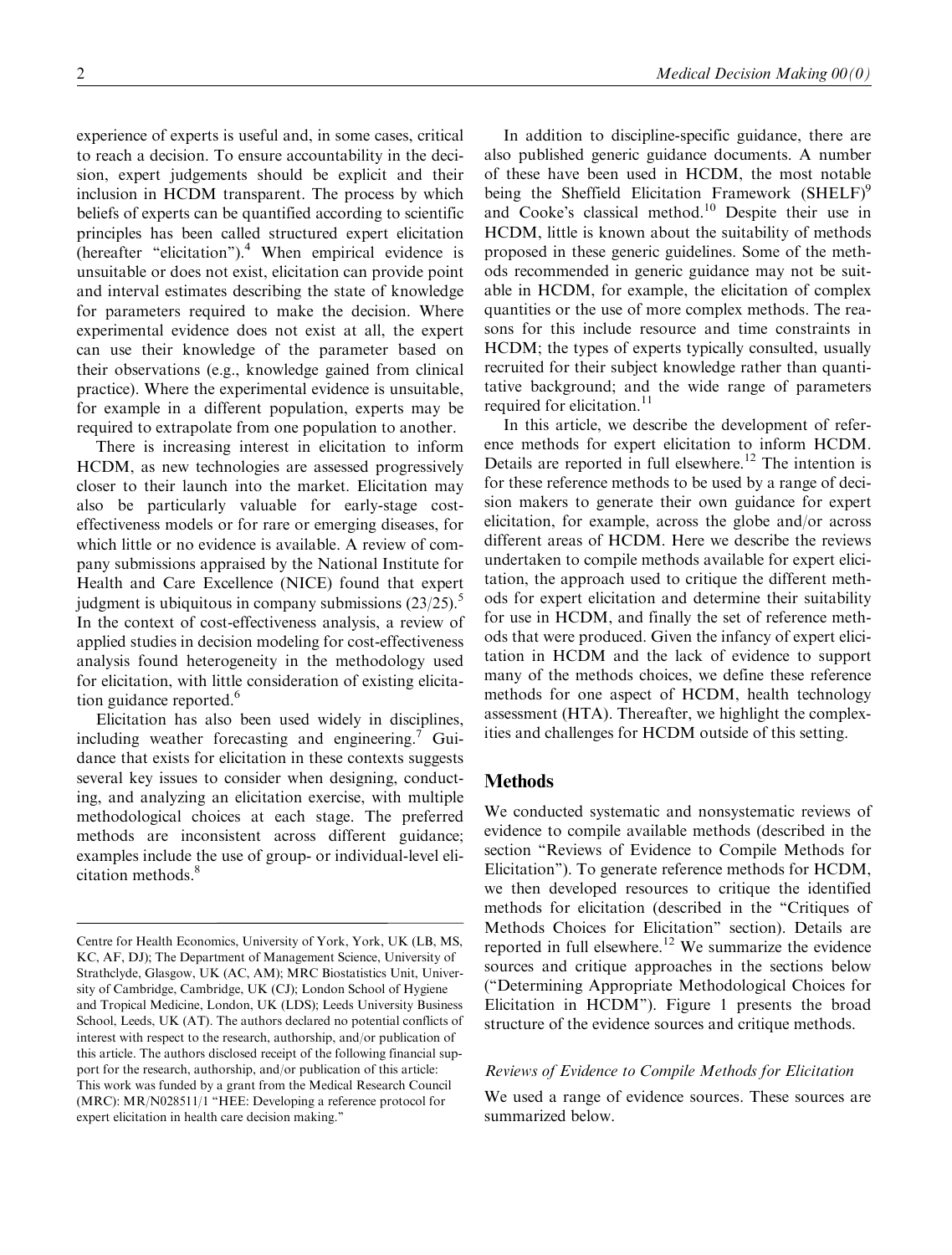

Figure 1 Evidence sources used to develop health care decision making (HCDM) reference methods for elicitation.

Review of published guidelines. We have undertaken a review of guidelines for elicitation published in either the peer-reviewed or gray literature. The elicitation guidelines were systematically reviewed according to the search strategy and inclusion criteria presented in the appendix (also detailed elsewhere $12$ ). This review (not restricted to HCDM) included guidelines concerning probabilistic judgments that offered guidance on more than 1 stage of the elicitation process.<sup>12</sup> Information was extracted from these guidelines to create an overview of the sequential stages of the elicitation process (design, conduct, and analysis), the elements within each of these stages, and the choices involved in each of these elements (see the appendix for the extraction template), for example, training and preparation is an element of elicitation, which requires choices about whether and how to pilot the elicitation and what to cover when training experts.

We determined where current advice conflicts or agrees across guidelines. Where the guidelines agreed, we assumed this methodological choice represented best practice and accepted it as the reference case method.

Targeted searches. A priori, we were aware of many elements of elicitation that were not discussed in any depth in the existing guidelines. It was therefore not clear what methods choices were available for these elements. To augment the existing published guidelines, we conducted semistructured searches to identify the full set of choices

for these elements.<sup>12</sup> The searches also aimed to identify any agreed ''best practice'' for elicitation in these elements. Further details of the methods of the targeted searches are reported elsewhere.<sup>12</sup> Specifically, we conducted targeted searches for 5 methods choices. The areas for targeted searches were chosen following consultation with our project advisory group and are as follows:

- 1. selection of experts,
- 2. level of elicitation (individual or group),
- 3. fitting of parametric models to elicited judgments and subsequent aggregation across multiple experts,
- 4. assessment of the accuracy of expert judgments, and
- 5. identification of cognitive heuristics and biases and methods to minimize the impact of these on the elicitation.

#### Critique of Methods Choices for Elicitation

In the anticipated absence of definitive statements of agreement from the review of guidelines and targeted searches, it was necessary to critique the methods choices identified in ''Reviews of Evidence to Compile Methods for Elicitation'' section. We did this according to the principles for successful elicitation that we developed as part of this project (see the ''Principles for Elicitation in HCDM'' section). In addition, we augmented the critique using evidence on the choice of methods that might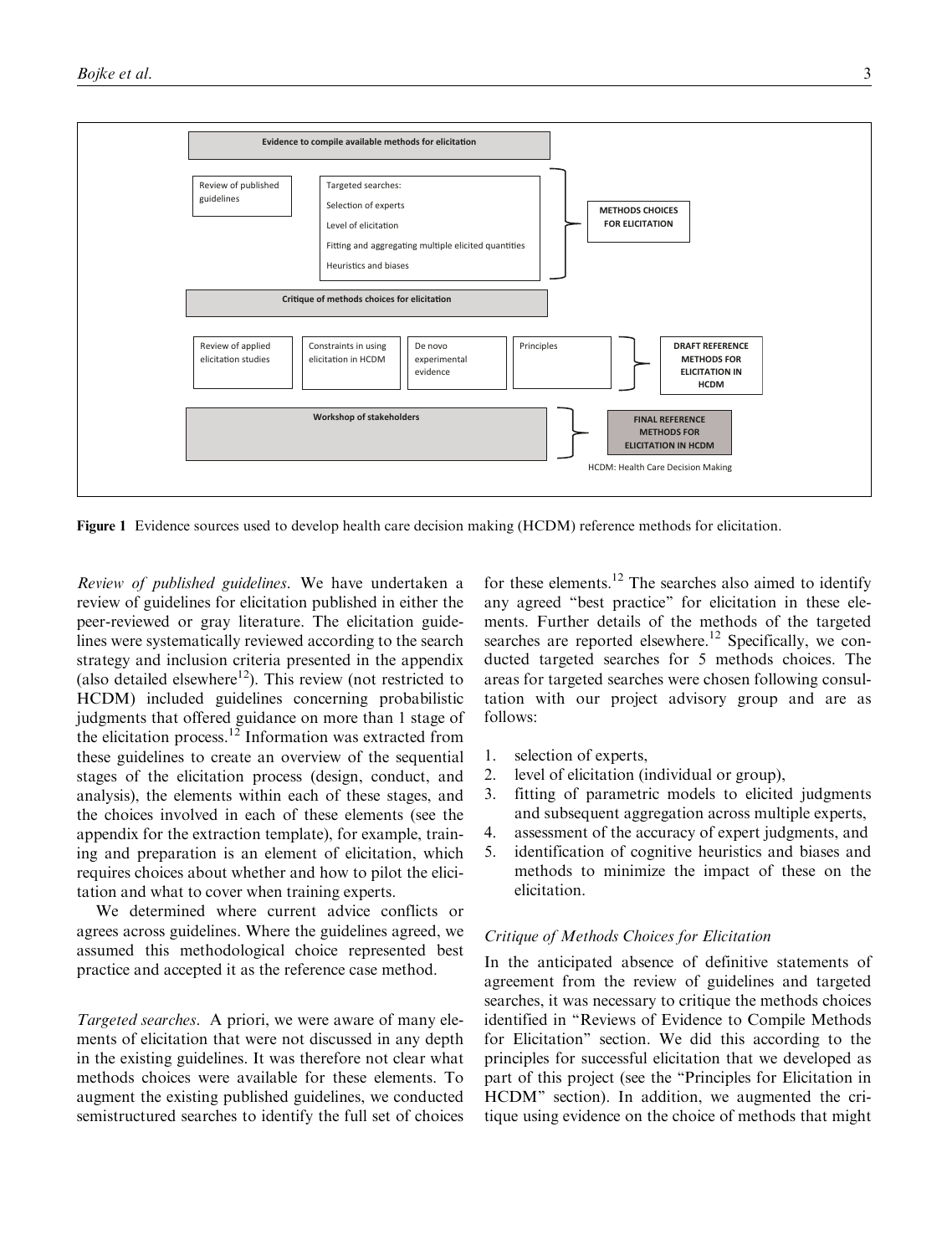be suitable in HCDM from the applied studies review ("Review of Applied Studies" section), $^{11}$  the constraints in using elicitation in HCDM that we identified (''Constraints in Using Elicitation in HCDM''), and conclusions drawn from experiments conducted as part of this project (''De Novo Experimental Evidence''). Full details are presented elsewhere.<sup>12</sup>

Review of applied studies. We have previously published a review of cost-effectiveness studies that include elicitation.11 The review considered the methods used and the specific challenges in conducting elicitation in this context. We identified 21 applied studies. Many authors expressed methodological uncertainty in justifying their choices. From the review, several aspects of the context area (HCDM) emerged as potentially important in determining methodological choices in elicitation. We used the findings from this review of applied studies to generate the core principles for elicitation in HCDM (''Principles for Elicitation in HCDM'') and also to critique the methods choices from the review of guidelines. $11,12$ 

Constraints in using elicitation in HCDM. In considering how reference methods for elicitation in HCDM might be used in practice, it is important to understand how different decision-making settings may influence the requirements for, and practicalities of, elicitation. We considered the potential practical constraints of using elicitation in HCDM at various levels of decision making when generating the principles and assessing the applicability of methods identified in the review of published guidelines. A formal review of the challenges and constraints faced by different HCDMs was not possible. Instead, this source of evidence drew on the observations and experiences of the authors and an advisory group convened as part of the project (see the Acknowledgements for details of this group). See Bojke et al.<sup>12</sup> for further details.

De novo experimental evidence. As part of this work, we generated evidence from randomized simulation experiments to compare method choices for elicitation.<sup>12</sup> Randomization concerned the level of precision specified in the scenarios presented to participants for experiment 1, the distributions of subgroups for extrapolation for experiment 2, and the degree of discordance between individual and group summaries in experiment 3. Randomization was undertaken to explore multiple scenarios within each of the experiments while not overburdening participants. It also helped to standardize other aspects

of the participant's knowledge, such as their level of training in probability and statistics.

Specifically, the experiments concerned 1) different methods to encode experts judgments, the variable interval method, and the fixed interval method; 2) requiring experts to extrapolate from their individual knowledge to populations with different prevalence of a successful outcome, and 3) the use of Delphi-type processes to understand how experts revise their estimates in the light of group summaries.<sup>12</sup> The experiments were conducted using the Shiny package for R.

To conduct these experiments, we used a simulated (virtual) learning process to standardize participants' knowledge. This allowed us to compare the elicited probabilities directly to the distribution implied by the observed data set, therefore providing a measurement of accuracy. Two main metrics were used: 1) bias in location (difference in the mean of the elicited distribution and the posterior distribution implied by the data) and 2) bias in uncertainty (the ratio of the standard deviation of the elicited distribution to the standard deviation of the posterior distribution implied by the data).

In the first experiment, each participant was shown observations from a stochastic simulation model. The context was an abstract generic medical problem. The participants were asked to choose between treatments with differing levels of effectiveness. Experiments 2 and 3 followed on from the context specified in experiment 1 and 3. We report further details of the methods used in these experiments elsewhere.<sup>12</sup> We use the results from these experiments to provide additional information on the suitability of methods arising in these three areas, from the review of guidelines.

Principles for elicitation in HCDM. These principles are primarily informed by the findings of the published review of the use and challenges in applying elicitation in cost-effectiveness modeling (''Review of Applied Studies''  $\text{section}$ <sup>11</sup> and the review that identified constraints in using elicitation in HCDM more generally (''Constraints in Using Elicitation in HCDM" section).<sup>12</sup> We also reflect the requirements for elicitation reported in the guidance by  $Cooke$ .<sup>10</sup> These requirements represent "good practice" in elicitation generally and are widely referred to in the elicitation literature.

We first drafted the principles and then amended these following a meeting with our advisory group, convened to guide the project. The advisory group consisted of elicitation methodologists and users (see the ''Acknowledgments'' section for the list of advisory group members). We presented the redrafted principles at the workshop described in the next section.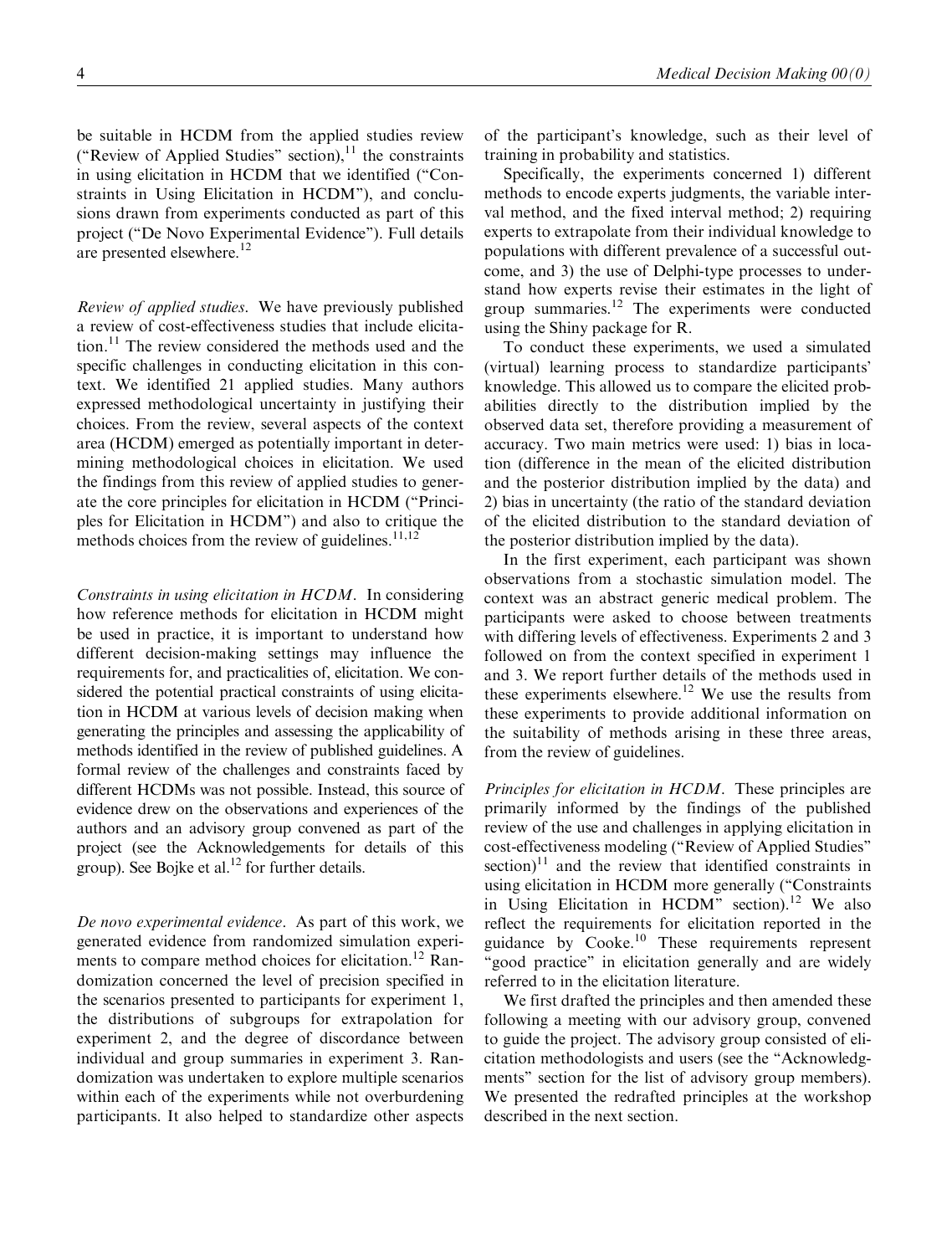# Determining Appropriate Methodological Choices for Elicitation in HCDM

We have made recommendations for each element within the stages for elicitation by assessing which choices are supported by the principles or the evidence and which could be left flexible according to the specific elicitation context. We convened a stakeholder workshop, in which we presented our draft reference methods for elicitation in HCDM, for the purposes of gaining feedback and establishing validity. We identified the relevant stakeholders as HTA decision makers, methodologists, industry representatives, and commissioners. To gather stakeholders, we reached out to UK decision makers, including those from NICE, NHS England, and Public Health England; authors of the elicitation articles identified in our applied studies review<sup>11</sup>; and key contacts in industry and consultancy. Approximately 30 stakeholders attended the event.

We gathered opinion through presentation and discussion, followed by communication with specific individuals who wished to speak about the topic outside of the meeting. Following feedback from this workshop, we generated a set of final reference case methods. The workshop also sought to identify challenges in using elicitation in different settings, for example, where evidence is immature or where decisions concern orphan drugs. We documented these challenges along with the examples of areas in which they arose.

# **Results**

#### Evidence to Inform the Set of Choices

Review of published guidelines. We identified 16 unique guidelines (see the appendix for the search results and the full list of included guidelines; see Bojke et al.<sup>12</sup> for further details). Five are generic  $9,13-16$  and 11 are domain specific.<sup>17–27</sup> The guidelines include the widely cited European Food Safety Agency guideline,25 Cooke's Classical Model, $^{13}$  and SHELF. $^{9}$  Although some of these guidelines have been used in HCDM, for example, SHELF<sup>9</sup> and the IDEA protocol, $15$  none were developed specifically for this context, and none discuss their applicability to HCDM.

Details of the elements and methodological choices contained in existing guidelines are presented in the appendix. In addition, we present, for each methodological choice, the level of agreement between existing guidelines (see the appendix). There are relatively few methods choices for which the existing guidelines entirely agree. Areas of agreement are 1) the need to decompose (breakdown) variables into several smaller, more observables

quantities; 2) the number of experts should be between 5 and 10; 3) the roles of experts within the elicitation task should be made explicit; 4) there should be piloting of the task; 5) experts should provide rationales for their judgments; and 6) aggregation should be undertaken after elicitation. There are many methodological choices for which guidelines have only partial agreement on the appropriate choice or else no agreement at all.

Targeted searches. In the 5 areas subjected to targeted searches, there is very little empirical evidence to support or discount any specific choices, and none of the evidence that does exist focuses on  $HCDM$ .<sup>12</sup> Any conclusions offered on these elements are generally anecdotal rather than empirically based. For example, regarding the minimization of bias, there is a suggestion that experts should not be asked to express confidence intervals in a singlestage process, as doing so results in participants focusing on a narrow set of salient possibilities. Instead, lower bounds, upper bounds, and median values should be elicited separately.9,15,19 Full details of the targeted searches results are reported elsewhere.<sup>12</sup>

#### Resources to Critique Methods Choices

The review of applied studies ("Review of Applied Studies'' section), the constraints that may have implications for elicitation in HCDM ("Constraints in Using Elicitation in HCDM''), and the evidence generated from the experiments (''De Novo Experimental Evidence'') are reported in detail elsewhere, and results are therefore not repeated here.<sup>11,12</sup> Instead, we describe the principles that were generated and refer to evidence from the "Critique" of Methods Choices for Elicitation'' section in the critique of methodological choices section below (''Critique of Methodological Choices for Elicitation in HCDM'').

We developed 9 principles for judging the suitability of choices available for elicitation. These are summarized below. Workshop participants agreed unanimously that these represented a complete set of requirements for elicitation conducted in HCDM, with stakeholders suggesting only minor changes to the wording.

Principle 1: Ensure transparency in elicitation. Systematic and transparent reporting of elicitation helps to improve the validity of the resulting expert judgments, allows the elicitation to be peer assessed, and supports others who use the judgments in their own analysis. If there is insufficient space to describe the elicitation process in the primary study report, separate details of the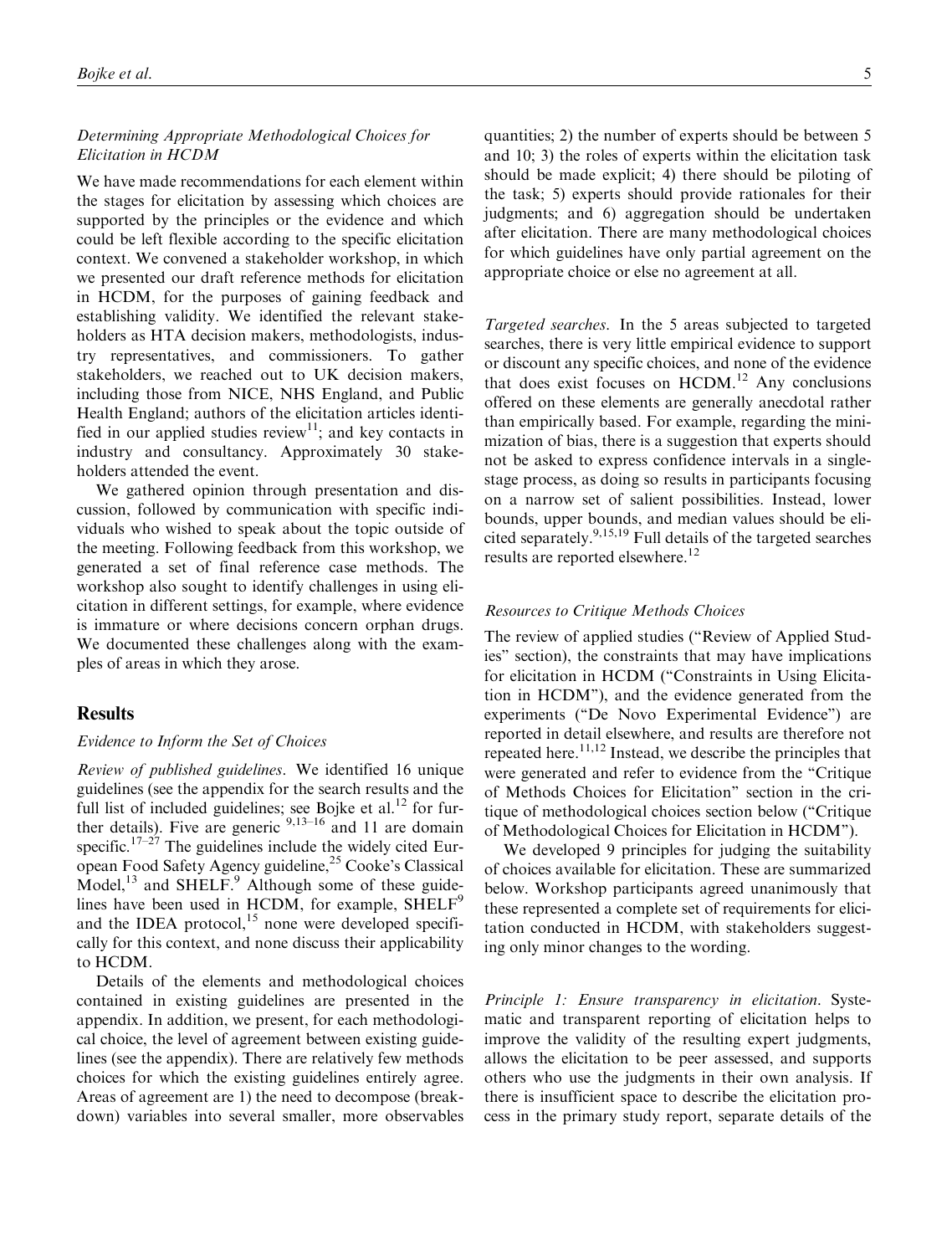elicitation, ideally comprising an elicitation protocol and results, should be fully documented.

Principle 2: The elicitation must provide useful information for the decision problem. The elicitation must be fit for purpose, in that it must provide information that is relevant to the decision problem. If a decision model is employed by the analyst to synthesize evidence to determine cost-effectiveness, then the quantities being elicited should be consistent with the parameters and structure of the model. For example, suppose we believe that 2 model parameters are likely to be correlated, such that a belief that 1 parameter is high implies belief that the other one is high. In these circumstances, an elicitation designed to inform these parameters should give information about their correlation (e.g., by eliciting the second quantity conditionally on the first). Multiple quantities must also be mathematically consistent; for example, probabilities of mutually exclusive events should sum to one.

Principle 3: Elicitation should aim for consistency but respect the constraints of the decision-making context. There are different potential users of elicitation, from local level to national or international decision makers, including reimbursement agencies and research funders. These different decision-making entities have quite different capacities to conduct elicitation and incorporate it into their decision-making processes. It is important that a degree of flexibility is retained in the reference case for elicitation in HCDM, but the sensitivity of results to the choices made should be explored.

Principle 4: Elicitation should reflect uncertainty at the individual expert level. Judgments elicited from experts need to reflect the imperfect knowledge they have. In elicitation, experts are often required to provide both a point estimate of the quantity(s) of interest and an assessment of their uncertainty in that estimate. An important concern is that, when reflecting on their own experiences, experts may mistakenly report the extent of variability (e.g., between disease outcomes for individuals) rather than uncertainty in knowledge (e.g., about the expected incidence rate of the outcome).

Principle 5: Elicitation should recognize and act on biases. There are many biases and heuristics (cognitive shortcuts that individuals use when asked for complex judgments) that apply to elicitation, including overconfidence/underconfidence, overextremity (tendency to use the extremes when responding), discrimination (including

prejudice or stereotyping), or susceptibility to base rate neglect (a disregard of fundamental statistical reality). An elicitation task should be designed and conducted using techniques that mitigate against heuristics and other sources of bias, and appropriate training should be given to experts.<sup>14</sup>

Principle 6: An elicitation task should be suitable for experts who possess substantive skills and who are less likely be trained in probability and statistics. Substantive experts in HCDM are often health professionals who are unlikely to have had extensive experience of elicitation and unlikely to have developed the necessary normative skills (e.g., in probability and statistics). Methods of elicitation employed in other areas may not be directly suitable in HCDM unless there is additional training before use.

Principle 7: The elicitation task should recognize where adaptive skills are required. In some instances, adaptive skills may be relevant for elicitation in HCDM. For example, in early cost-effectiveness modeling or earlystage trial design, experts may not be familiar with the target quantity for elicitation but are substantive experts in 1 or more related quantities (for example, the quantity in a similar population to the target population). In this situation, knowledge of the related quantity may need to be adapted.

Principle 8: Elicitation should recognize, and act on, between-expert variation. In the context of HCDM, between-expert variation is common. There may be genuine heterogeneity in the populations that experts draw upon to formulate their judgments. In this case, it is desirable to reflect this heterogeneity in the pooled distribution, whether through group consensus or mathematical aggregation methods. It is also important to understand why between-expert heterogeneity is present.

Principle 9: Elicitation should promote high performance. In HCDM, experts may be motivated to undertake the task to the best of their abilities because of their interest in the topic area and for altruistic reasons. However, not all experts within an elicitation may possess the same subject knowledge, and there may be differences in normative (e.g., probability and statistics) expertise. Where possible, an elicitation task should account for differing levels of normative expertise and encourage experts with substantive knowledge to perform equally, for example, in providing unbiased estimates. As well as promoting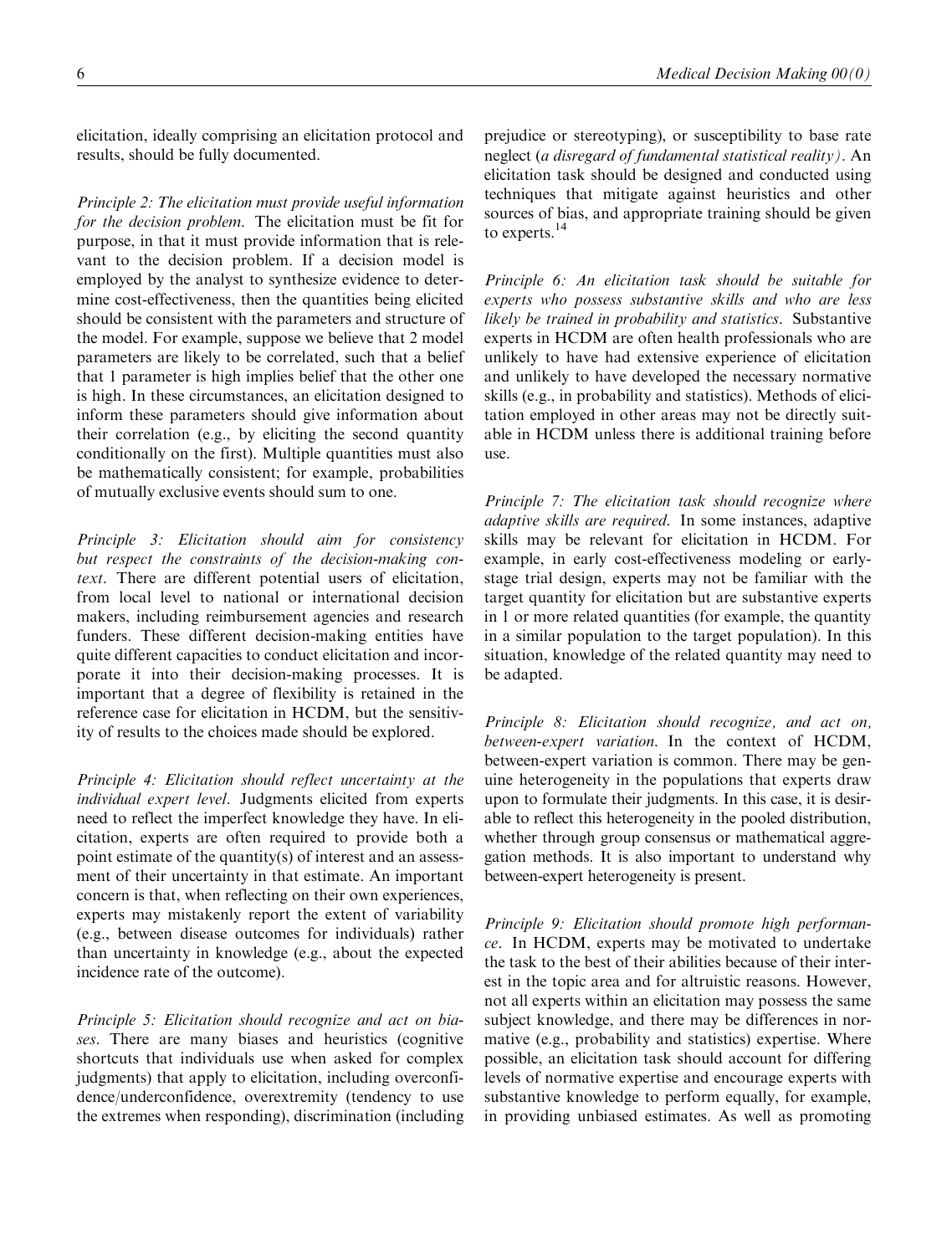high performance, an elicitation may want to explore differences in expert performance.

## Critique of Methodological Choices for Elicitation in HCDM

The critique determined the suitability of elicitation methods according to their adherence to the principles of elicitation for HCDM reported here (see the appendix for full details of which principles are applied to which methods choices), the results from the experiments, and the constraints.<sup>12</sup>

Selecting quantities (preparation and design). A key requirement is that the elicited information should be fit for purpose and describe an expert's uncertainty regarding the quantity of interest. Experts in HCDM are often recruited because of their subject expertise and may be less likely to have statistical expertise. To aid completion by experts in HCDM, existing guidelines are consistent about the need to break down variables into simpler quantities to elicit.

Despite the lack of empirical evidence to support this assertion, we believe that questions should be posed in a manner consistent with how experts express their knowledge. As a result, elicitation tasks should specify observable quantities, such as probabilities (expressed as proportions or frequencies), and more complex quantities such as odds ratios or variances should be avoided. The use of observable quantities may aid experts when they are required to extrapolate outside of their knowledge base. The experiments we conducted concluded that such extrapolation is unlikely to produce more biased judgments or more inaccurate expressions of an expert's uncertainty.

In some circumstances, the quantities elicited may have a degree of dependency. In HCDM, the aim should be to ask about independent quantities where possible.<sup>9,13,15,17,21-27</sup> If this is not possible, dependent quantities can be r-expressed in terms of independent quantities or conditional quantities, or dependence methods can be used.15

Methods to encode judgments (preparation and design). In general, existing guidelines suggest that both the fixed interval method and the variable interval method can be used to encode judgments.<sup>9,13,16,17,20,23,25–27</sup> Because experts may be recruited primarily because of their substantive skills, the suitability of alternative methods must recognize differences in their normative (e.g., probability and statistics) skills. Evidence from our experiments

suggested that the fixed interval method and the variable interval method are equally appropriate for HCDM in terms of providing accurate representations of an expert's uncertainty, although there is some preference for the fixed interval method, delivered using a ''chips and bins'' approach.12 Decision makers may therefore choose either but should apply them consistently in their setting.

Selecting experts. The existing guidelines and targeted searches suggest features to consider when selecting experts. These include normative expertise, substantive expertise, and willingness to participate. The constraints of conducting elicitation in HCDM may dictate that the selection process focuses on only 1 or 2 key characteristics. It is worth noting that there may be a limited number of health care professionals with the relevant substantive expertise, and therefore, more opportunistic methods for recruitment may be required, such as peer nomination. In some instances, adaptive skills may be required for an elicitation, particularly in the case of new and emerging technologies. It is not clear what metrics can be used to determine an expert's level of adaptive skills.

Identifying an unbiased expert poses a challenge, and indeed, an entirely unbiased expert may not exist. The targeted searches showed that the elicitation should attempt to recruit experts who are free from motivational biases by collecting disclosure of personal and financial interests and conflicts of interest.<sup>9,14,19,22,27</sup> In addition, efforts should be made to ensure that the sample of experts contains a range of viewpoints, with the intention of "balancing out." $13,15-17,19,20,22$  This may dilute the effect of motivational biases.

Between-expert variation may exist, and methods used to select experts must attempt to capture the range of plausible beliefs. Identification of experts through recommendations by peers, either formally or informally, may generate a pool of experts that are all similar. Instead, it may be preferable to identify experts through research outputs, by known experience, or by using a profile matrix. The elicitation can also seek diversity in background and a balance of different viewpoints. Recruiting a larger number of experts may help to fulfill these criteria (5–10 experts are suggested by the existing literature identified in the targeted searches<sup>12</sup>).

Piloting and training. All existing guidelines agree that an elicitation should be piloted on a smaller set of experts prior to the actual task, with subsequent revision based on feedback and follow up of any issues that arise. For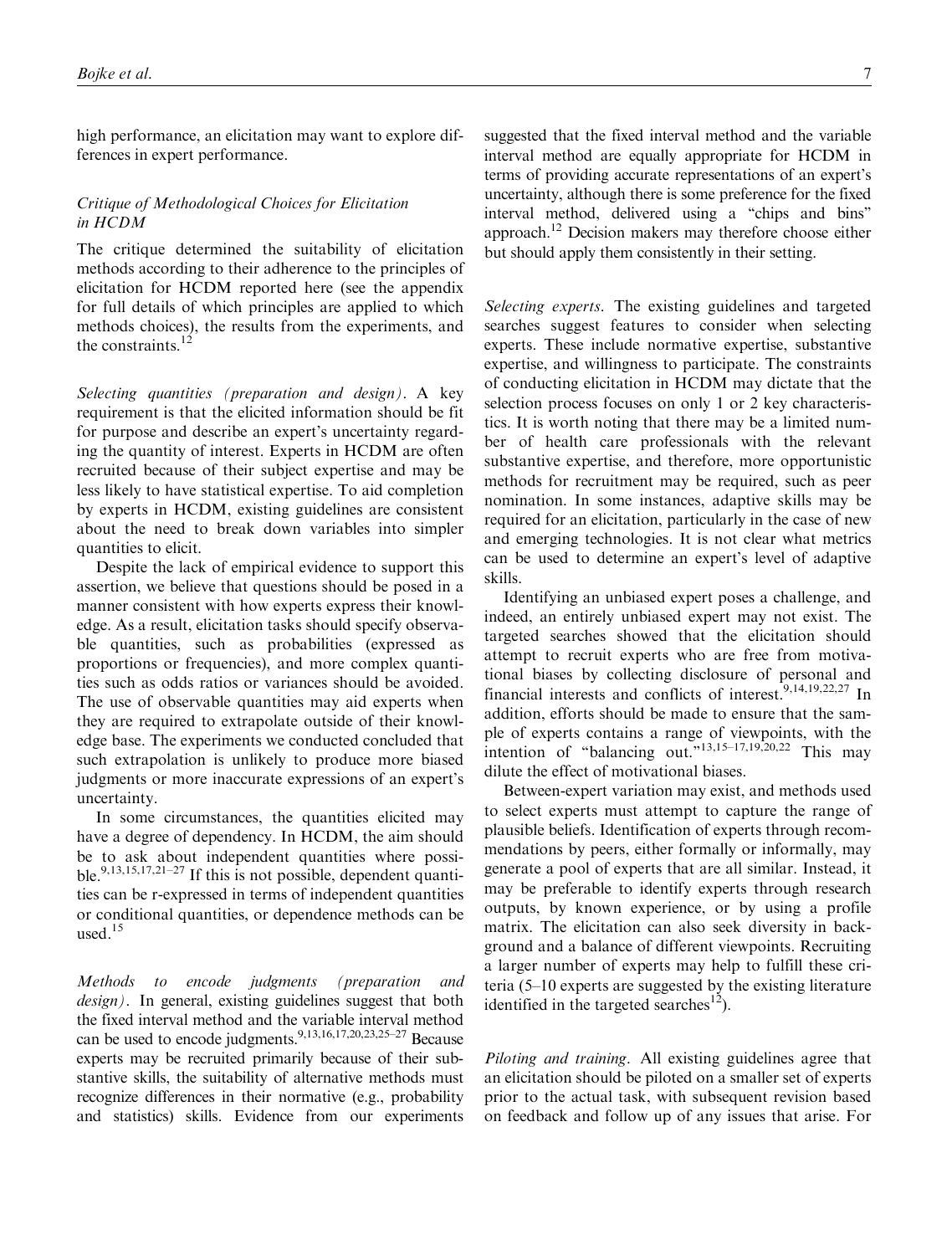example, priors that are incoherent may indicate the need to respecify the quantities elicited or the questions asked.

Training of experts is essential and should focus on enabling nonnormative but substantive experts to express their uncertain beliefs at an individual level. Training also plays a key role in minimizing biases. Although evidence in the context of HCDM is weak, there are some suggestions from the literature that training can reduce the effect of anchoring and adjustment bias, confirmation bias, and overconfidence.

The training delivered to experts will be guided, in part, by the specific task, and include, for example, the description of quantities, the description of the performance measurement, and how to manage dependence. The core elements of training are a description of what is required from the experts, an outline of the elicitation process, an outline of the questions that will be asked, and example and practice questions.<sup>12</sup>

Level and conduct of elicitation. Existing guidelines are inconsistent regarding whether elicitation should be individual or group based.<sup>12</sup> Group discussion can help experts with less clinical knowledge or probability and statistics training. However, interaction between experts can also introduce biases, and the act of striving for consensus can potentially eliminate important between expert variation. The constraints apparent in HCDM, such as limited access to experienced experts and short time scales for decision making, may also discourage the use of consensus methods.<sup>12</sup> In addition, there is no evidence from our experiments that those who revise their judgments following group feedback have different accuracy than those that who did not revise their judgments, which casts some doubts on the benefits of the Delphi iteration process. For these reasons, we believe it is preferable to elicit from experts individually.

When using individual elicitation, there should still be possibilities for interaction between experts. This should follow on from the individual elicitation where practically feasible and useful. For consensus methods, again, the elicitation should first conduct individual elicitation followed by the group consensus stage. Feedback should follow the elicitation task, with graphical feedback considered for experts unfamiliar with probability and statistics.

Many of the existing guidelines agree that face-to-face administration is preferred.<sup>9,13,17–22,24</sup> It is thought to promote good performance and maximize engagement with experts. Face-to-face elicitation is necessary for some consensus methods; however, it is not necessary for aggregating judgments mathematically. The constraints

in HCDM are the biggest factors in driving the method choice. If the task requires many experts, face-to-face elicitation may be prohibitively time-consuming and resource intensive.

Aggregation, analysis, and postelicitation. The existing guidelines agree that, following elicitation of judgments, there should be an aggregation of the elicited information across experts. In the context of HCDM, however, aggregation should not simply focus on reducing variability between experts; instead, efforts should also be made by the elicitation facilitator to understand the reasons for any variability. To generate an aggregate summary (e.g., for use in a probabilistic decision model), it is necessary to fit a probability distribution. For the purposes of using the elicitation results in further analysis, a smooth fitted distribution is preferred to an empirical summary (without fitting). The choice of distribution will depend on the quantity elicited. Parametric distributions (e.g., normal, beta, or gamma) may be appropriate. The best-fitting distribution should be determined using standard statistical methods (e.g., ordinary least squares, generalized method of moments, or maximum likelihood). Simple mathematical rules for aggregation, such as linear opinion pool with equal weights, are the most commonly applied in HCDM and are straightforward to implement.

Documentation of the elicitation design, conduct, and analysis is key to understanding the choices made and the rationale for these. It is also important in assessing the validity of the distributions elicited. Details should be reported in the body of a report if possible and as a separate appendix if not. The documentation should include the justifications given by the experts, for their judgments.

Managing biases. There is very little in the existing guidelines on methods to minimize bias. The targeted search conducted to identify methods to minimize cognitive heuristics and biases $12$  suggests that efforts should be made to identify the likely biases given the type of experts who have been recruited. Relevant strategies to minimize these should then be employed.<sup>12</sup> To mitigate biases, experts can be told as part of their training about the likely sources of bias and asked to be aware of these when responding to questions. In addition, questions can be framed in a way to minimize bias and ambiguity. This could include asking experts to first specify their plausible upper and lower bounds and giving experts the opportunity to revise the information they provide.

Validation. Commonly discussed elements of validation include verifying that the elicitation captures what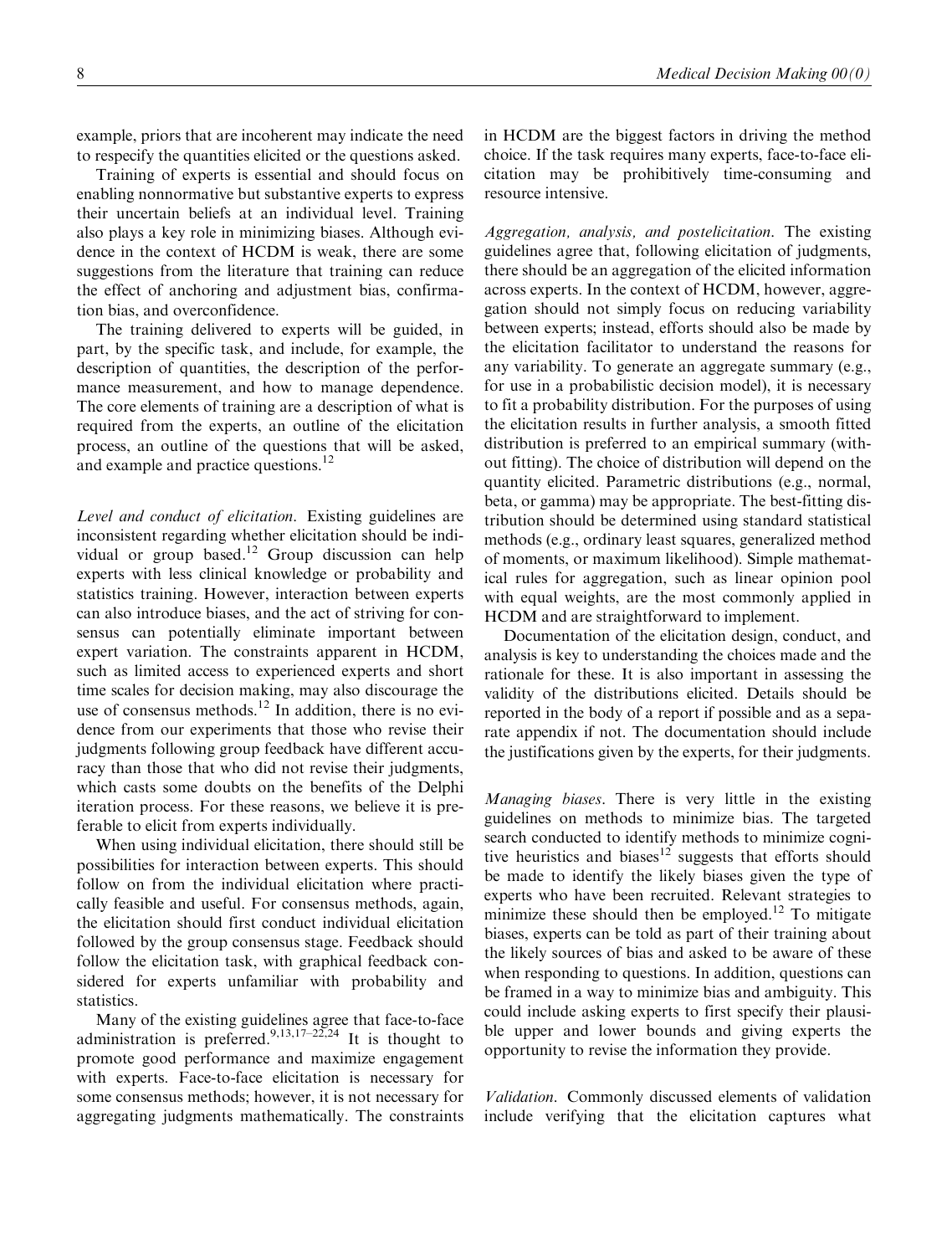experts truly believe and that the expressed probabilities reflect reality. Above all, validation should focus on the extent to which the elicited beliefs are fit for purpose for the intended task. This could be assessed by coherence and consistency with the intended HCDM it is to inform (i.e., an assessment of face validity). It is also important to understand how experts formulate their beliefs and why they present heterogeneous beliefs. An external review of the elicited priors, by experts not involved in the elicitation task, should be undertaken to assess validity.

# Generating Reference Case Methods for Elicitation

The sparse evidence supporting the methodological options in elicitation means that, for many elements, there remains uncertainty about the most appropriate choices, and further research is necessary. The previous section lays out considerations that are required to generate reference case methods for elicitation in HCDM settings. These are also reported in detail elsewhere.<sup>12</sup> This critique helps to highlight the tradeoffs required when developing context-specific methods, where we need to take into account not only accuracy but also context-specific features, restrictions, and constraints.

Elicitation can inform HCDM in diverse settings, ranging from local-level prioritization to strategic planning for emerging threats. It has, perhaps, been most frequently applied in national level reimbursement, price negotiation, and clinical guideline development, $\alpha$  collectively referred to as HTA. We have developed an exemplar set of reference methods for elicitation in the HTA context (see Table 1).

In summary, our reference case methods state that, in HTA, the elicitation should focus on gathering substantive expertise or experience. Elicitation skills can be developed during the training, which should focus primarily on avoiding bias and expressing uncertainty. In recruiting experts, conflicts of interest should be minimized and if necessary recorded. Experts external to the elicitation task should be included (i.e., not those involved in developing the task). Beliefs should be elicited face to face and from experts individually and then pooled. Between-expert heterogeneity should be explored explicitly. Simple observable quantities should be elicited where possible, with efforts made to capture dependence between quantities in a way that can be elicited reliably. Either the variable interval method or the fixed interval method can be used, with the choice depending on which best suits the type of expert and the elicitation task.

Although these reference methods are intended to reflect emerging best practice in HTA, given the infancy

of elicitation applied to HCDM, it is important to allow a degree of flexibility in the reference methods recommended here. A decision maker adopting this protocol could choose to specify methods for the reference case to ensure greater consistency across appraisals. In cases in which nonreference case methods are employed, choices should be justified and sensitivity analyses undertaken.

Elicitation may also be useful for decision makers outside of HTA, for example, at a local level or in the context of the appraisal of early technologies that have yet to progress through the regulatory process. In addition, there may be additional challenges in some HTA contexts, for example, in the assessment of genomic treatments or treatments for rare diseases. In such settings, a potential reference case should consider the additional issues summarized in the third column of Table 1.

## **Conclusions**

Elicitation can be a valuable method for HCDM, particularly to inform reimbursement decisions that are supported by model-based economic evaluation. Elicitation provides the additional information needed to reach a decision when empirical evidence is lacking.

This article describes work to generate reference case methods for elicitation for HCDM. We believe that the results will be useful for analysts and decision makers in HCDM. Elicitation conducted in this context to date has not used a common set of methods and, above all, has not consistently considered the implications of the methods choices made when designing and conducting an elicitation. To improve the accountability of HCDM, the procedure used to derive expert judgments should be transparent and documented.

The reference case methods presented here serve as a benchmark for good practice and reporting. Although consistency in the methods applied is desirable to ensure consistent evaluations, the lack of evidence on the performance of different methodological choices means we could not be prescriptive. This reference case is therefore, by virtue of the evidence used to support it, flexible in many choices. This may be a useful characteristic, as it is possible to apply the reference case across different settings within HTA. Deviations from the suggested methods should be justified and limitations discussed in the elicitation documentation. It may be useful to report the methods used in the applied elicitation using the reference case methods as a benchmark.

Here we illustrate the development of a reference case specific to the HTA setting. Different HCDM contexts have different constraints and requirements. Outside of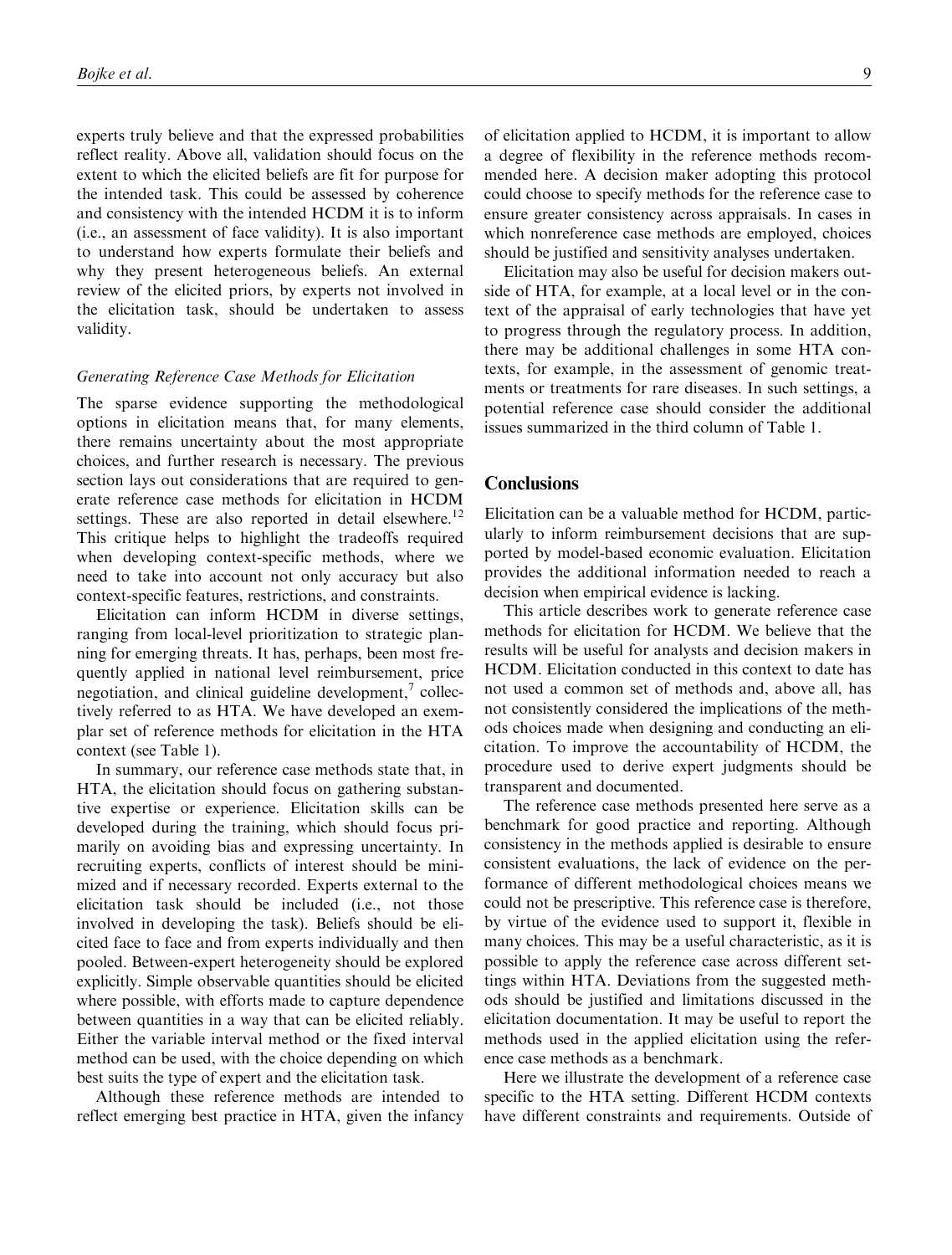| Element                          | <b>Reference Methods Suggested</b>                                                                                                                                                                                                                                                                                                                                                                                                                                                                                                                                                                                                                                                      | <b>Additional Considerations outside of HTA</b>                                                                                                                                                                                                                                                                                                                                                                                                             |
|----------------------------------|-----------------------------------------------------------------------------------------------------------------------------------------------------------------------------------------------------------------------------------------------------------------------------------------------------------------------------------------------------------------------------------------------------------------------------------------------------------------------------------------------------------------------------------------------------------------------------------------------------------------------------------------------------------------------------------------|-------------------------------------------------------------------------------------------------------------------------------------------------------------------------------------------------------------------------------------------------------------------------------------------------------------------------------------------------------------------------------------------------------------------------------------------------------------|
| Selecting quantities             | Simple observable quantities should be<br>1.<br>elicited where possible; ratios or complex<br>parameters such as regression coefficients<br>should not be elicited directly.<br>Dependence between variables should be<br>2.<br>captured in elicitation. Expressing<br>dependent variables in terms of<br>independent variables is preferable when<br>experts do not have strong normative<br>skills.<br>3. Wording should be clear and quantities<br>should be decomposed where this means a                                                                                                                                                                                           |                                                                                                                                                                                                                                                                                                                                                                                                                                                             |
|                                  | better fit with experts intuition.                                                                                                                                                                                                                                                                                                                                                                                                                                                                                                                                                                                                                                                      |                                                                                                                                                                                                                                                                                                                                                                                                                                                             |
| Methods to encode judgments      | Both variable interval methods or fixed<br>interval methods can be used. Decision<br>makers should aim for consistency across<br>applications.                                                                                                                                                                                                                                                                                                                                                                                                                                                                                                                                          | Fixed interval methods may be more<br>appropriate for experts less familiar with<br>elicitation or where face-to-face training<br>is impossible.                                                                                                                                                                                                                                                                                                            |
| Selecting experts                | 1. Recruitment will be driven by the context;<br>however, the elicitation should pursue<br>diversity, representing the full range of<br>valid expert beliefs. Experts should be<br>willing to participate.<br>Focus on gathering substantive expertise<br>2.<br>or experience. Normative skills (for<br>example, in probability and statistics) can<br>be developed during the training session<br>as part of the elicitation.<br>Minimize and record conflicts of interest<br>3.<br>among the experts. Include experts<br>external to the elicitation task (i.e., not<br>those involved in developing the task).<br>At least 5 experts should be included in<br>4.<br>the elicitation. | 1. Researchers may have limited access to<br>sufficient experts, for example, in rare<br>diseases; therefore, expert recruitment<br>may be more challenging and rely on<br>peer nomination.<br>Adaptive skills may be required for<br>2.<br>new technologies since indirect<br>evidence may outweigh directly<br>relevant evidence (e.g., childhood<br>diseases may be informed by adult<br>versions with some extrapolation and<br>appropriate weighting). |
| Piloting and training            | Training is crucial and should focus on<br>1.<br>avoiding bias and expressing uncertainty.                                                                                                                                                                                                                                                                                                                                                                                                                                                                                                                                                                                              |                                                                                                                                                                                                                                                                                                                                                                                                                                                             |
| Level and conduct of elicitation | Piloting should be undertaken.<br>2.<br>Beliefs should be elicited from experts<br>1.<br>individually, even if a group interaction<br>follows.                                                                                                                                                                                                                                                                                                                                                                                                                                                                                                                                          | Group discussion may be needed to<br>generate a distribution, for example, in<br>early technologies or when eliciting more                                                                                                                                                                                                                                                                                                                                  |
|                                  | Interaction between experts should be<br>2.<br>structured through face-to-face sessions.                                                                                                                                                                                                                                                                                                                                                                                                                                                                                                                                                                                                | abstract/complex (nonobservable)<br>quantities cannot be avoided, such as                                                                                                                                                                                                                                                                                                                                                                                   |
|                                  | Between-expert variation should be<br>3.<br>explored explicitly.                                                                                                                                                                                                                                                                                                                                                                                                                                                                                                                                                                                                                        | those relating to service delivery, public                                                                                                                                                                                                                                                                                                                                                                                                                  |
|                                  | 4. Face-to-face where possible to allow a                                                                                                                                                                                                                                                                                                                                                                                                                                                                                                                                                                                                                                               | health programs, or patient pathways.<br>Practical constraints may dictate remote                                                                                                                                                                                                                                                                                                                                                                           |
|                                  | facilitator to deliver training to the expert.<br>5. Feedback to experts should be given<br>during the elicitation. Following<br>feedback, experts should be given an<br>opportunity to revise their distributions,<br>either during or after an elicitation<br>session.                                                                                                                                                                                                                                                                                                                                                                                                                | delivery of elicitation, for example,<br>though video conferencing.                                                                                                                                                                                                                                                                                                                                                                                         |

# Table 1 Reference Case for Health Technology Assessment (HTA)

(continued)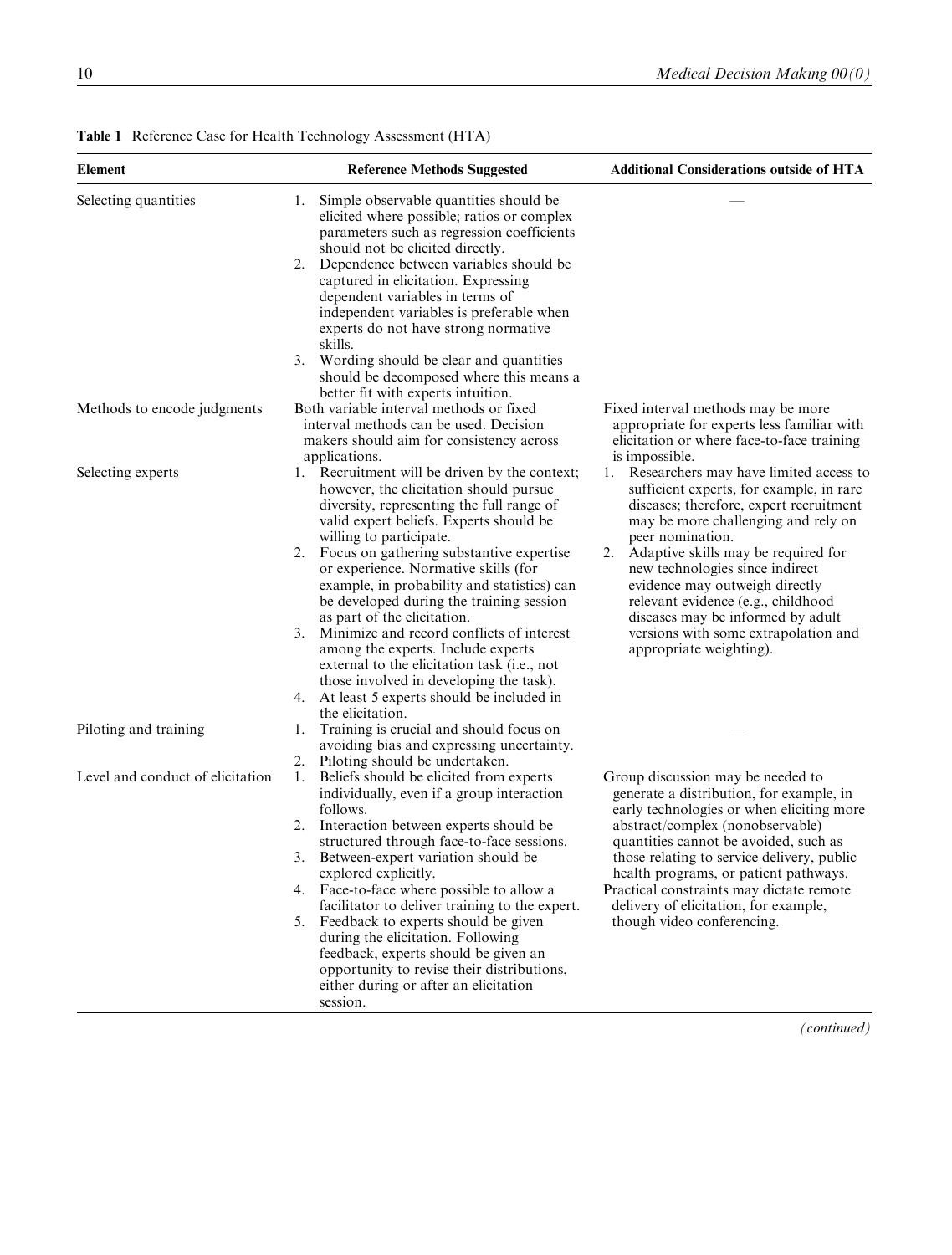|  |  | Table 1 (continued) |
|--|--|---------------------|
|--|--|---------------------|

| <b>Element</b>                                           | <b>Reference Methods Suggested</b>                                                                                                                                                                                                                                                                                                                                                                                                                                                                                                                                                                                                                             | <b>Additional Considerations outside of HTA</b>                                                                                                                                                                                                                                                                                                                                                                                                                                                                                                                                                                                                                                                                                                              |
|----------------------------------------------------------|----------------------------------------------------------------------------------------------------------------------------------------------------------------------------------------------------------------------------------------------------------------------------------------------------------------------------------------------------------------------------------------------------------------------------------------------------------------------------------------------------------------------------------------------------------------------------------------------------------------------------------------------------------------|--------------------------------------------------------------------------------------------------------------------------------------------------------------------------------------------------------------------------------------------------------------------------------------------------------------------------------------------------------------------------------------------------------------------------------------------------------------------------------------------------------------------------------------------------------------------------------------------------------------------------------------------------------------------------------------------------------------------------------------------------------------|
| Aggregation, analysis, and<br>postelicitation validation | Probability distributions should be fitted<br>1.<br>to individually elicited judgments.<br>Following fitting, a summary of the<br>2.<br>individual distributions should be<br>obtained using linear pooling with equal<br>weighting of experts.<br>Any adjustments applied should be to<br>3.<br>improve coherence and consistency and<br>not to reduce variability. Internal and<br>external review can be used to assess<br>validity.<br>Rationales for how the experts made their<br>4.<br>judgments should be collected and<br>recorded after elicitation.<br>All methodological choices for the<br>5.<br>elicitation must be documented and<br>justified. | Pooling methods, other than linear<br>1.<br>pooling, may better accommodate<br>expert heterogeneity. Further research<br>is needed to explore which methods are<br>most appropriate in these<br>circumstances.<br>Weighting may be preferable in some<br>2.<br>circumstances, for example, where<br>experts represent different disciplines<br>or contribute different perspectives on<br>the elicited quantities and therefore<br>considerable heterogeneity is<br>anticipated, but a single agreed<br>consensus distribution is required.<br>Weighting may be achieved implicitly<br>through consensus or explicitly<br>through performance weighting,<br>although it is difficult to see how<br>performance scores would be<br>generated in this context. |

HTA, there are key methodological choices that may involve additional or different considerations, for example, as part of the commissioning process at a local level or for early technologies that have yet to progress through the regulatory process. Moreover, in some circumstances, it may not be possible to conduct face-toface elicitation. Group discussion may be needed to generate a distribution, where there is no practical experience of the quantity of interest.

The major limitation of this work lies in the evidence available from the wider literature, on which to base methods choices and determine their appropriateness. The lack of an agreed-upon definition for accuracy of elicitation also limits the choice of ''best'' methods. In many circumstances, expert beliefs are unobservable to the analyst, so that determining how well methods perform in enabling experts to express their beliefs is a complex task.

There are important areas warranting further research. These include strategies to recruit experts, methods for training experts to minimize bias, and methods for eliciting dependent quantities from nonnormative experts. Application of the reference case in further studies, including in settings with a range of constraints, will generate valuable evidence regarding its applicability and value.

## ORCID iDs

Laura Bojke **b** <https://orcid.org/0000-0001-7921-9109> Marta O. Soares **h**ttps://orcid.org/0000-0003-1579-8513 Abigail Colson **b** <https://orcid.org/0000-0002-3241-5855> Aimée Fox **b** <https://orcid.org/0000-0001-6944-7554> Chris Jackson **h**ttps://orcid.org/0000-0002-6656-8913 Dina Jankovic **b** <https://orcid.org/0000-0002-9311-1409> Alec Morton **b** <https://orcid.org/0000-0003-3803-8517> Linda D. Sharples **b** <https://orcid.org/0000-0003-0894-966X>

#### Supplemental Material

Supplementary material for this article is available on the Medical Decision Making website at [http://journals.sagepub.com/](http://journals.sagepub.com/home/mdm) [home/mdm](http://journals.sagepub.com/home/mdm)

## References

- 1. Bryan S, Williams I, McIver S. Seeing the NICE side of cost-effectiveness analysis: a qualitative investigation of the use of CEA in NICE technology appraisals. Health Econ. 2007;16:179–93.
- 2. Griffin SC, Claxton KP, Palmer SJ, Sculpher M. Dangerous omissions: the consequences of ignoring decision uncertainty. Health Econ. 2011;20:212–24.
- 3. Claxton K, Sculpher M, McCabe C, et al. Probabilistic sensitivity analysis for NICE technology assessment: not an optional extra. Health Econ. 2005;14(4):339–47.
- 4. O'Hagan A, Buck CE, Daneshkhah A, et al. Uncertain Judgements: Eliciting Experts' Probabilities. New York: John Wiley & Sons; 2006.
- 5. van Hest N, Upton E, Ader J, Woodhouse F, O'Connor M. E. Trust the experts? Acceptance of expert elicitation in the National Institute for Health and Care Excellence